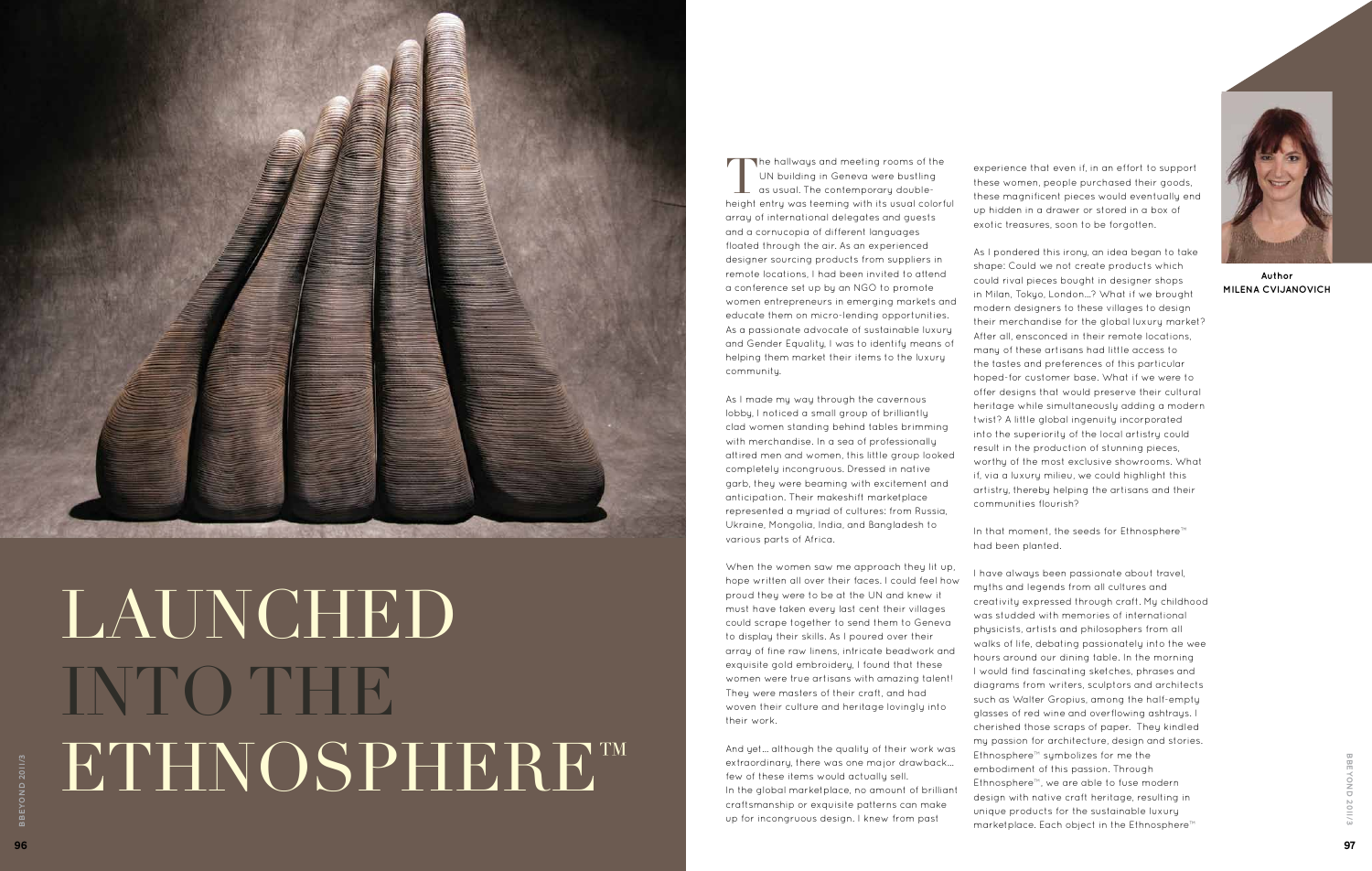Through the Ethnosphere™ concept, we can lend support to this willing evolution while preserving both cultural identity and the natural environment. Rather than imposing contemporary designs on the artisans in an egocentric manner (as many designers do), our chosen designers will work to blend the modern with the ancient to achieve cultural synergy. Their inspiration for these new objects will be born out of the artisan's skills & cultural heritage, the myths and legends of his country, and the materials his people have been crafting for centuries.

Ethnosphere™ is not just another high-end import-export company. After a four-year battle with Spanish giant El Corte Inglès,

98





Ethnosphere™ obtained its own trademark label based on a charter of principles which mandate among others Fair Trade, natural and cultural heritage preservation, Gender Equality and self empowerment.

As a logical complement to Ethnosphere™, the Ethnosphere™ Foundation was established. A percentage of the profit of each sale of Ethnosphere products goes directly to the Foundation to provide support for philanthropic projects related directly to the craftsmanship involved in the creation of new products – training in new designs and technology, funding the development of prototypes and research into new sustainable methods of treating materials, and improving

*Could we not create products which could rival pieces bought in designer shops in Milan, Tokyo, London…? What if we brought modern designers to these villages to design their merchandise for the global luxury market?*

line contains within its artistry a beautiful story of empowerment. For years, through MCM Design Studio, I have sourced high-end customdesigned products from artisans in the most remote areas of the world for my own projects in luxury architecture and design. Through Ethnosphere™, we are able to bring this concept to a new level.

As I delved further into the role of Ethnosphere™, I was faced with a myriad of moral, anthropological and environmental questions. How do we, as a more "modern" society, bring the exquisite native artistry into a luxury world that is distant and remote without destroying the foundation of the culture from

which it emerged? Do we not risk destroying what is precious because it functions only on a small scale? In an effort to please the global market, how do we introduce the artisans and their communities to the modern world without interfering with their cultural identity? How do we introduce new technologies while preserving original craftsmanship?

The answer: Ethnosphere™. Not only did the artisans I had met want to raise their standard of living, but they also wanted their skills to be recognized by the international luxury marketplace. If we, as the more "advanced" society, deny them that right in the name of preserving their tribal system, we are, in essence, denying them the right to evolve.